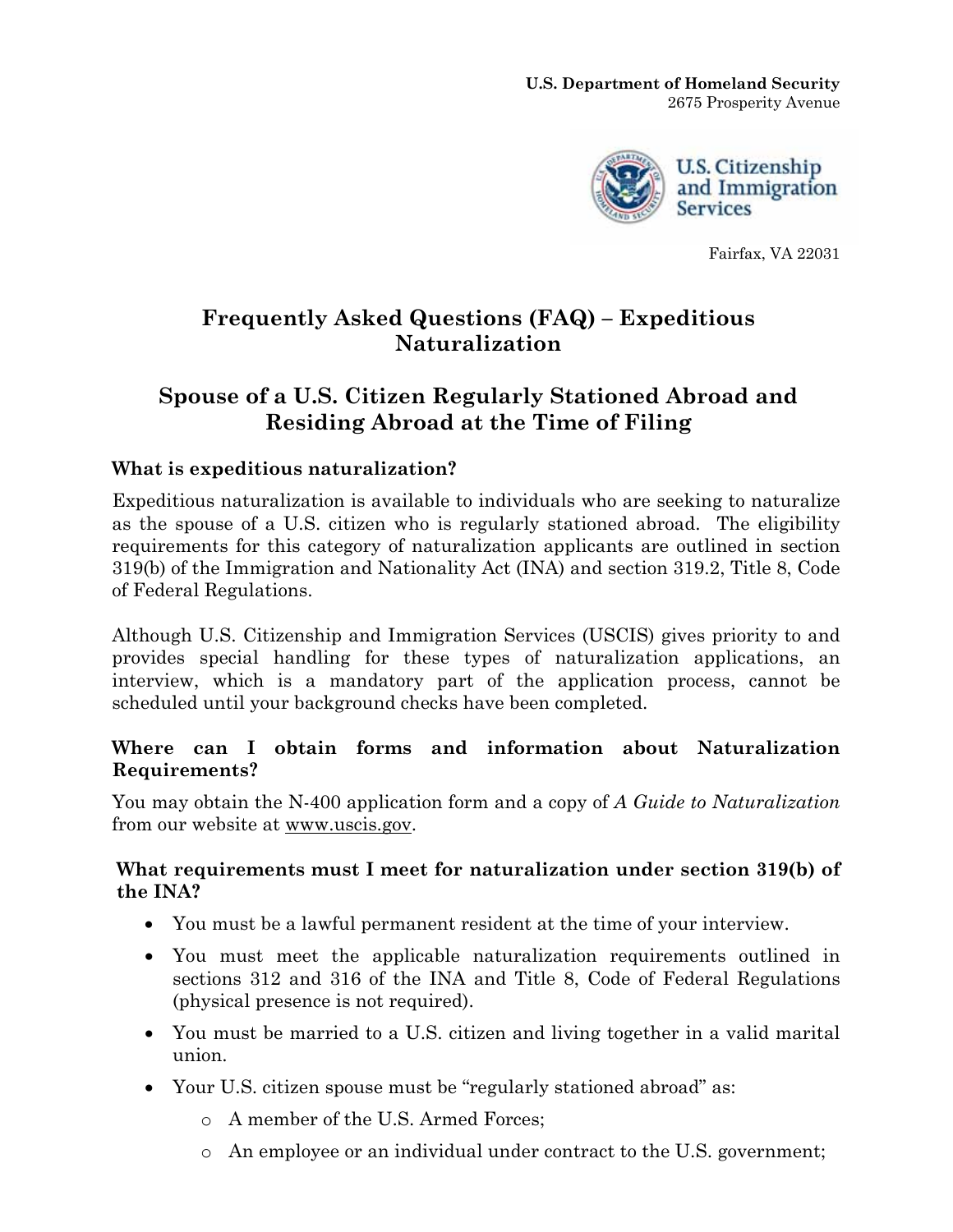- o An employee of an American institution of research recognized as such by the Attorney General;
- o An employee of an American-owned firm or corporation engaged in the development of foreign trade and commerce for the United States;
- o An employee of a public international organization of which the United States is a member by law or treaty; or
- o A person who performs ministerial or priestly functions for a religious denomination or an interdenominational organization with a valid presence in the United States.
- You must show evidence that you will depart to join your U.S. citizen spouse within 45 days of your naturalization.

# **What does the term "regularly stationed abroad" mean regarding my spouse's employment?**

The term "regularly stationed abroad" means that the overseas employment contract for your spouse clearly shows that your spouse's employment **will continue abroad for at least one year after the date that you will be naturalized.** When possible, you should file your application prior to your departure overseas. If you are already overseas, you should file your application only if the end date of your spouse's employment contract will allow you to meet the eligibility criterion of having at least one year remaining overseas at the time of naturalization.

# **Where can the interview and naturalization take place?**

As an applicant for naturalization under section 319(b), you may be interviewed at any USCIS office of your choice in the United States, including Guam, Puerto Rico, and the U.S. Virgin Islands. If you choose to be interviewed at our office, you will be naturalized the same day as your interview, in most cases. Please note that, if you want to change your name, you cannot be naturalized by our office. You will be required to attend your oath ceremony at a Federal Court. Court ceremonies are held only one day each month and, depending upon when in the month you are interviewed, it may take at least two months to be scheduled for a ceremony.

As stated previously, although U.S. Citizenship and Immigration Services (USCIS) gives priority to and provides special handling for these types of naturalization applications, an interview, which is a mandatory part of the application process, cannot be scheduled until your background checks have been completed.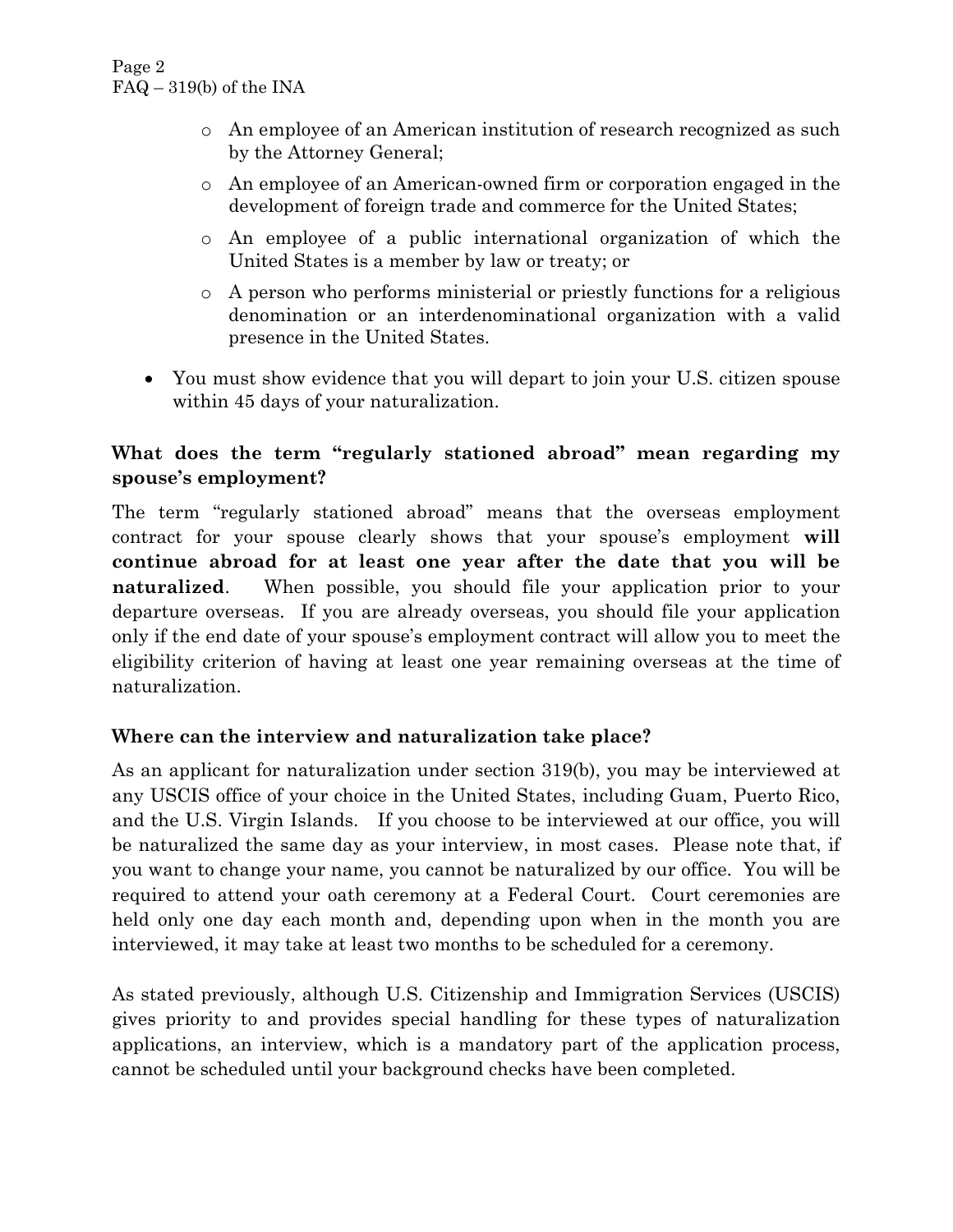### **May I file my naturalization application if I am a conditional resident? What should I do?**

If you are a conditional resident, you may file for naturalization. If you are within the 90 days of the two-year anniversary (the expiration date on your green card) or if your naturalization application will not be processed prior to your two-year anniversary, you must filed a Form I-751, Petition to Remove Conditions on Residence, according to the instructions on the form. If you have already filed your I-751 Petition, please notify our office so that the Form I-751 may be considered and adjudicated at the time of your naturalization interview.

### **What documents should I submit with the Form N-400, Application for Naturalization?**

- A cover letter directed to USCIS advising that you are applying for naturalization under section 319(b) of the INA. You must state on your cover letter where you wish to be interviewed.
- Application fee. Please visit our website at <u>www.uscis.gov</u> for a listing of the current fee.
- Fingerprint fee OR two(s) sets of FD-258 fingerprint cards.
	- o If you are living overseas at the time of filing your application, you must go to a U.S. Embassy/Consulate or U.S. installation to have your fingerprints taken. You do not need to pay a fingerprinting fee to USCIS (you must check with the entity taking your fingerprints to find out if there is an associated fee).
	- o If you are living in the United States at the time of filing your application, you must submit a fingerprinting fee so that you can be printed at an Application Support Center. Please visit our website at [www.uscis.gov](http://www.uscis.gov/) for a listing of the current fee.
- Documentation to establish that your U.S. citizen spouse's employer is a qualifying employer and the length of your spouse's overseas assignment.

# **U.S. MILITARY**

- Form DD-1278 issued no earlier than 90 days prior to the scheduled date of overseas travel, if you are authorized concurrent travel. If you cannot submit this form, the letter from your spouse's Commanding Officer that is described below must also include permission for you to reside abroad with your spouse after naturalization.
- A letter from your spouse's Commanding Officer on official letterhead certifying that he or she is your spouse's Commanding Officer and the official date of rotation (DEROS) of your spouse from the overseas assignment.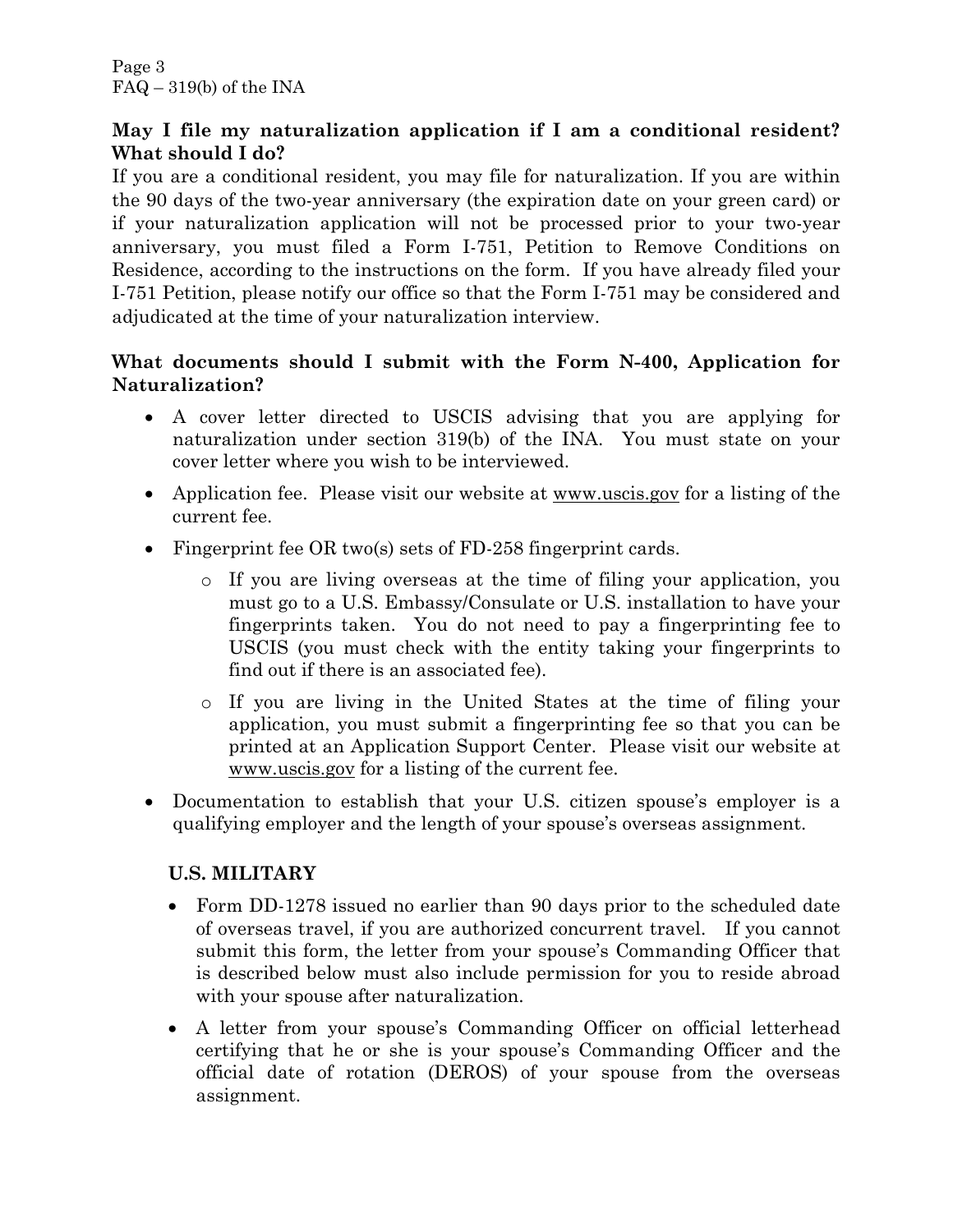# **U.S. GOVERNMENT AGENCY (NON-MILITARY)**

• A letter on official agency/department letterhead that states the facts of your spouse's employment, the basis of your spouse's hire (contract, permanent employee, etc.), and the length of your spouse's overseas employment.

**ALL OTHER EMPLOYERS (**an American institution of research recognized as such by the Attorney General, an American-owned firm or corporation engaged in the development of foreign trade and commerce for the United States, a public international organization of which the United States is a member by law or treaty, or a religious denomination or an interdenominational organization with a valid presence in the United States).

- A letter on official letterhead which states:
	- o The title of the official attesting to the facts in the letter;
	- o The name of the institution, firm or corporation and whether the official has access to the company's records;
	- o The nature of the business that the employer conducts;
	- o The name of the State under the laws of which the employer was organized and the date of incorporation, etc.;
	- o The ownership structure of the enterprise; and
	- o The facts of your spouse's employment, the basis of your spouse's hire (contract, permanent employee, etc.), and the length of your spouse's overseas employment.
- A copy of your I-551 permanent resident card (green card)
- Proof of your spouse's U.S. citizenship (copy)
- Your birth certificate (copy)
- Your marriage certificate (copy)
- Proof of termination of all prior marriages for you and your spouse (copies)

# **Where do I file my N-400 application and supporting documents?**

**You may file your application with the CIS Regional Service Center for your geographical location.**